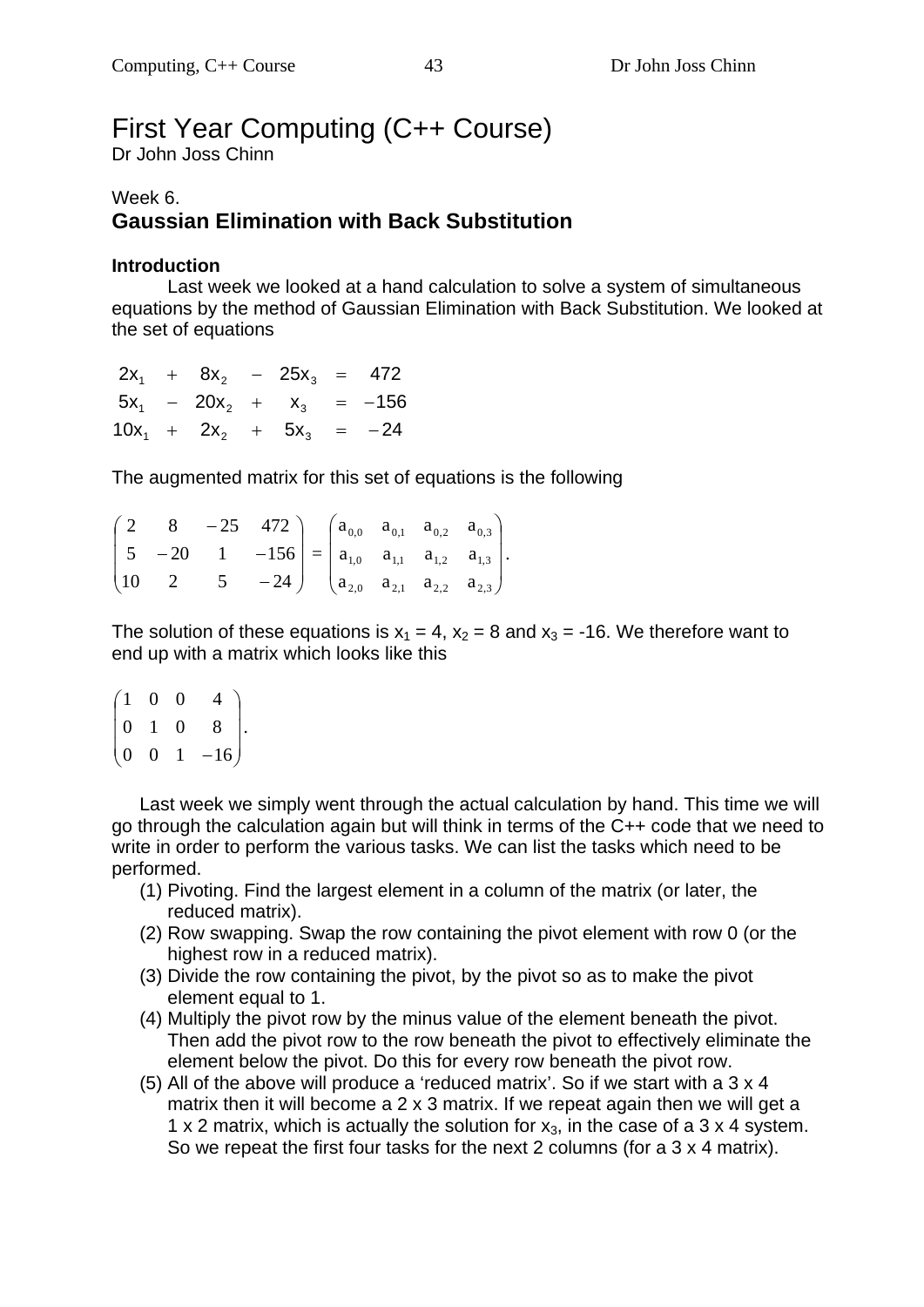Let us look at each of these tasks in turn.

#### **(1) Pivoting**

We find the row with the largest element in column 0, this is the first 'pivot'. This is row 2, and the pivot is 10. We then interchange the rows 0 and 2:-

|  |  |  |  | $\begin{pmatrix} 2 & 8 & -25 & 472 \end{pmatrix}$ $\begin{pmatrix} 10 & 2 & 5 & -24 \end{pmatrix}$                  |
|--|--|--|--|---------------------------------------------------------------------------------------------------------------------|
|  |  |  |  | $\begin{vmatrix} 5 & -20 & 1 & -156 \end{vmatrix}$ $\rightarrow$ $\begin{vmatrix} 5 & -20 & 1 & -156 \end{vmatrix}$ |
|  |  |  |  | $\begin{pmatrix} 10 & 2 & 5 & -24 \end{pmatrix}$ $\begin{pmatrix} 2 & 8 & -25 & 472 \end{pmatrix}$                  |

OK, so what does the piece of code look like for this?

```
pivot=0; 
     for(i=0;i<3;i++) { 
            if(fabs(A[i][0])>fabs(pivot)) 
            { 
                 pivot=A[i][0]; 
           marker=i;<br>}
 } 
      }
```
What this piece of code does is to look at all of the elements in column 0 and compare them with each other. Every time it finds an element  $A[i][0]$  (i = 0 to 2) which is greater than pivot then it resets pivot equal to this element. So, looking at column 0, the first element  $A[0][0] = 2$ , this is bigger than the initial value of pivot (i.e. zero) so pivot is set equal to  $A[0][0]$  i.e. 2. The next time through the for loop it will compare pivot (which is equal to 2) to  $A[1][0] = 5$ . So pivot will be set to 5, as it is greater than 2. Obviously, the last comparison shows that  $A[2][0] = 10$  is the biggest element in column  $0$  so pivot  $= 10$  is the answer.

The integer variable marker will make a note of the i value each time pivot is changed. Therefore at the end of this piece of code marker has the i value of the largest element in row 0. So if you where to follow the piece of code above with the line

 $\text{cout} \ll \text{cipivot} = \text{``< pi} \times \text{cipivot} \ll \text{``< marker} \ll \text{cend};$ then you would get the screen output



A small point about the above routine is that in the line

 $if(fabs(A[i][0]) > fabs(pivot))$ , fabs() is a keyword which finds the absolute value of a floating point number. So the largest number, even if it has a minus sign in front of it, will become the pivot.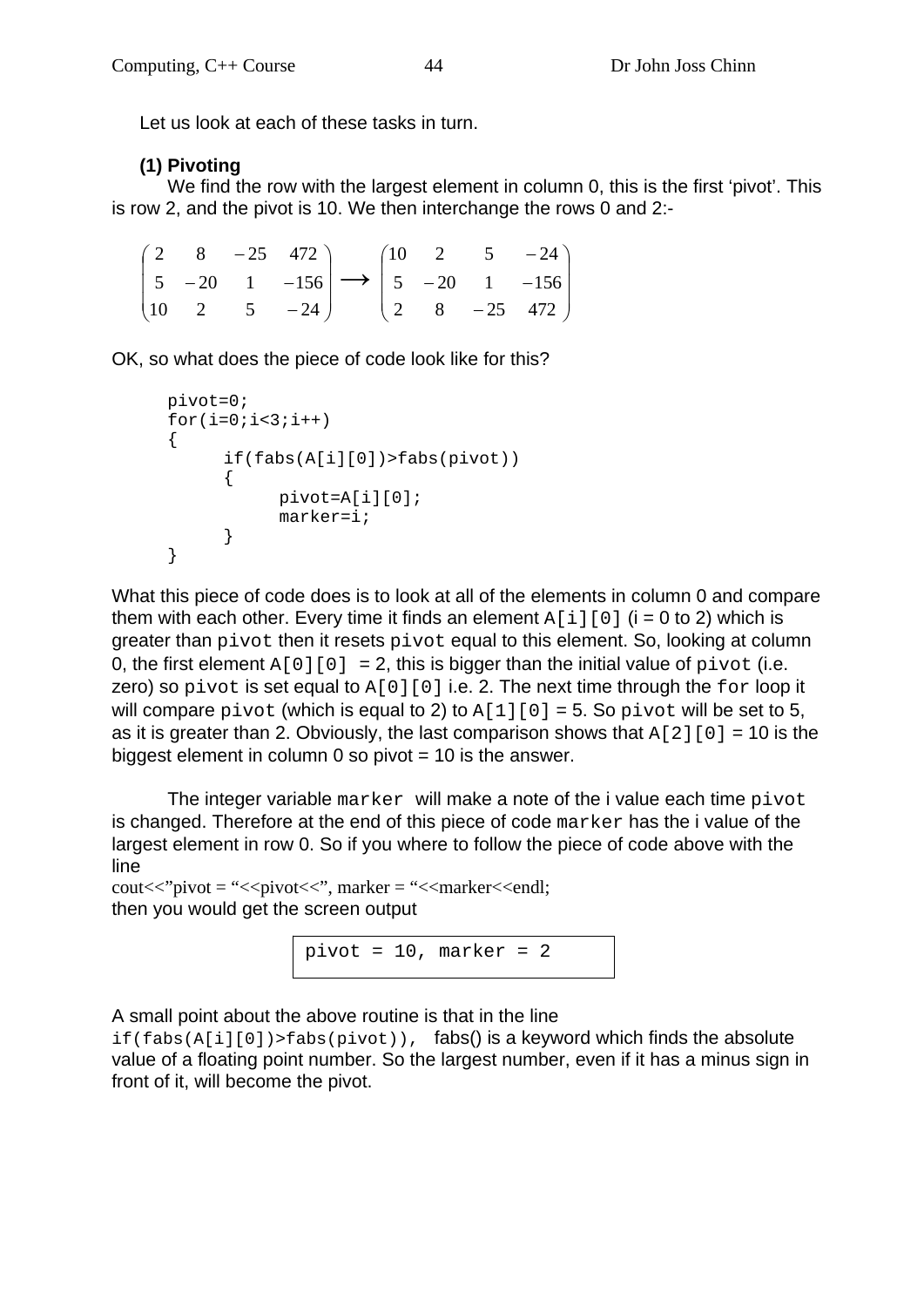#### **(2) Row Swapping**

We now need a routine (a piece of code) to swap row 2 with row 0 to put the pivot row at the top of the matrix.

```
if(marker!=0) 
      { 
          for(j=0; j<4; j++)\{temp=A[0][j]; A[0][j]=A[marker][j]; 
                A[marker][j]=temp; 
 } 
      }
```
What this piece of code does is to go across the matrix  $(i = 0$  to 3) swapping row 0 and row 2, one element at a time. It first checks to see that marker is not equal to 0, i.e. that the pivot row is not already row  $0$  (if (marker!=0). The way it works is as follows. For each element across the top row,  $A[0][j]$ , it first sets it equal to  $temp$ ,  $(temp=A[0][j];)$  just a variable to hold the value temporarily, and then sets A[0][j] equal to  $A[2][j]$ , i.e.  $A[marker][j]$   $(A[0][j]=A[marker][j];)$ . Then finally resets  $A[2][j]$  to  $A[0][j]$  ( $A[marker][j]=temp$ ;). The original value of  $A[0][j]$ was of course lost by overwriting it with  $A[2][j]$ , which is why we needed temp to hold the value for a short while. This swapping process is carried out for all of the elements in rows 0 and 2.

 You could print out the matrix at every stage so as to see what is happening. The routine to do this is simply

```
for(i=0;i<3;i++){ 
   for(j=0;j<4;j++) { 
         \text{cout} \leq \text{A[i][j]} \leq \text{``t''} } 
     cout<<endl; 
} 
cout<<endl;
```
getch();

 $\mathsf{I}$ 

Why do we need  $qetch()$  on the end? If we ran this outputting piece of code before the swapping routine then the output would obviously look like this:

|    |       | $-25$ | 472)   |
|----|-------|-------|--------|
| 5  | $-20$ |       | $-156$ |
| 10 | 2     | 5     | $-24$  |

and if we ran it after the swapping routine it would look like this

| (10 |    |    | $-24$  |
|-----|----|----|--------|
|     | 20 |    | $-156$ |
|     |    | 25 | 472    |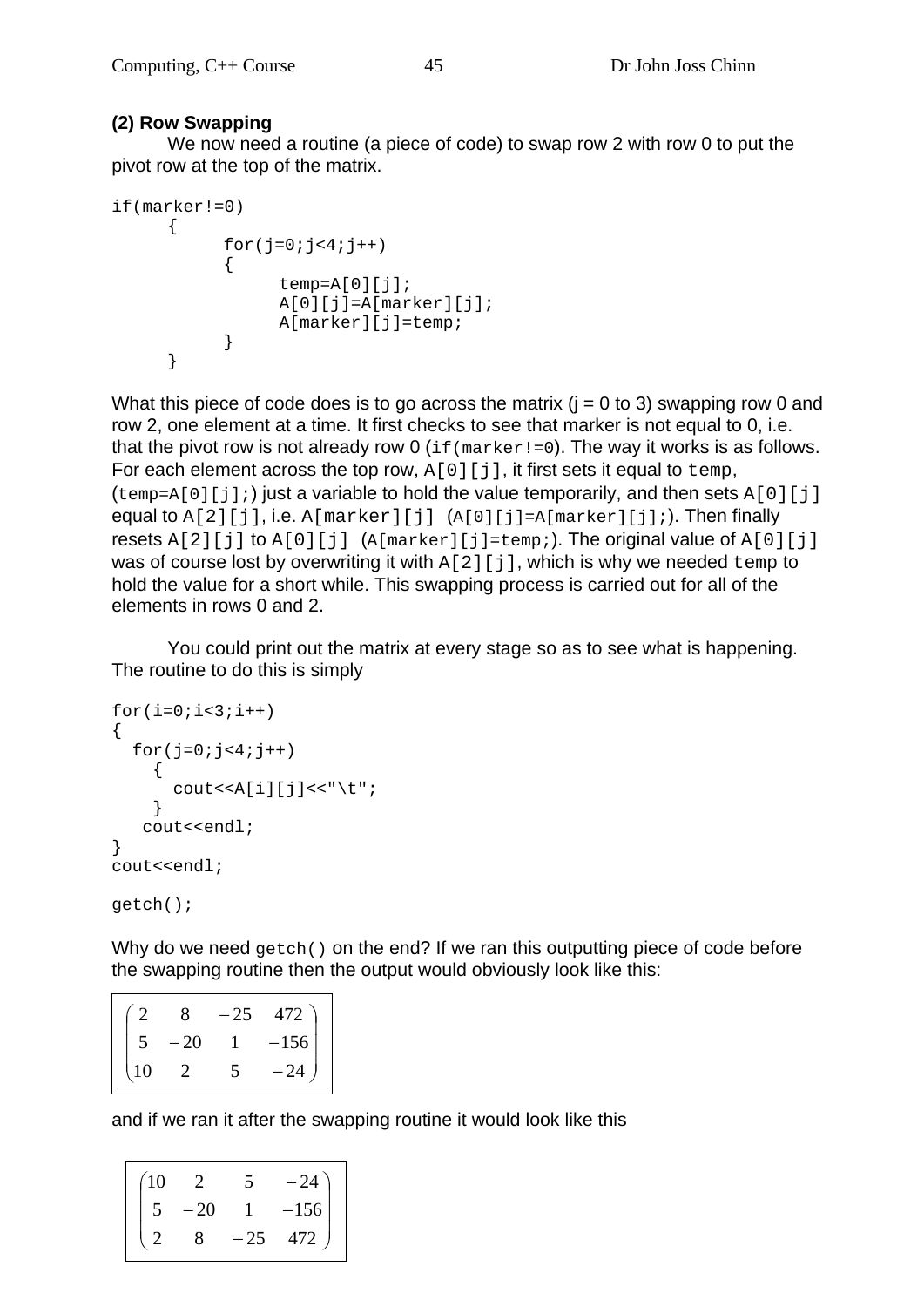#### **(3) Make the Pivot Equal to 1.**

Divide the row containing the pivot, by the pivot so as to make the pivot element equal to 1. Well, in the full matrix the pivot row is the first row. We therefore need a routine just to divide this row by the pivot element (remember that  $pivot = 10$ at the moment).

```
for(j=0; j<4; j++))
\left\{ \right. A[0][j]=A[0][j]/pivot; 
 }
```
This routine simply goes right across row 0 dividing the elements by the value of pivot. If we were to run our outputting routine after this routine it would output the following

|               |                                         | $\begin{bmatrix} 0.2 & 0.5 & -2.4 \\ -20 & 1 & -156 \\ 8 & -25 & 472 \end{bmatrix}$ |
|---------------|-----------------------------------------|-------------------------------------------------------------------------------------|
|               | $\begin{vmatrix} 5 & -20 \end{vmatrix}$ |                                                                                     |
| $\frac{2}{2}$ | $8 \qquad$                              |                                                                                     |

#### (4) **Eliminating the Elements Below the Pivot**

We multiply the pivot row (the top row, by this stage) by the minus value of the element beneath the pivot. Then add the pivot row to the row beneath the pivot to effectively eliminate the element below the pivot. Do this for every row beneath the pivot row. So starting from the matrix above, multiply the whole of row 0 by  $-A[I][0]$ , i.e. 5, to get

| $-5$        |       | $-2.5$    | $12$ ) |
|-------------|-------|-----------|--------|
| $5^{\circ}$ | $-20$ | $1 \quad$ | $-156$ |
| -2          |       | $-25$     | 472    |

Now add the new row 0 to row 1, also reinstate row 0. This gives

 $\overline{\phantom{a}}$  $\overline{\phantom{a}}$  $\overline{\phantom{a}}$ J  $\setminus$  $\mathsf{I}$  $\mathbf{r}$  $\mathsf{I}$  $\setminus$ ſ  $\overline{a}$  $-21 -1.5 \overline{a}$ 2 8  $-25$  472  $0 -21 -1.5 -144$  $1 \t0.2 \t0.5 \t-2.4$ 

So this has gotten rid of element  $A[1][0]$ . Next, multiply row 0 by -a<sub>0.2</sub>, i.e. 2, and add this to row 2. Also reinstate row 0 again, to get

|  |                                                   |  |  | $\begin{pmatrix} -2 & -0.4 & -1 & 4.8 \end{pmatrix}$ $\begin{pmatrix} 1 & 0.2 & 0.5 & -2.4 \end{pmatrix}$             |
|--|---------------------------------------------------|--|--|-----------------------------------------------------------------------------------------------------------------------|
|  |                                                   |  |  | $\begin{vmatrix} 0 & -21 & -1.5 & -144 \end{vmatrix} \rightarrow \begin{vmatrix} 0 & -21 & -1.5 & -144 \end{vmatrix}$ |
|  | $\begin{pmatrix} 2 & 8 & -25 & 472 \end{pmatrix}$ |  |  | $\begin{pmatrix} 0 & 7.6 & -26 & 476.8 \end{pmatrix}$                                                                 |

We have now completed column 0.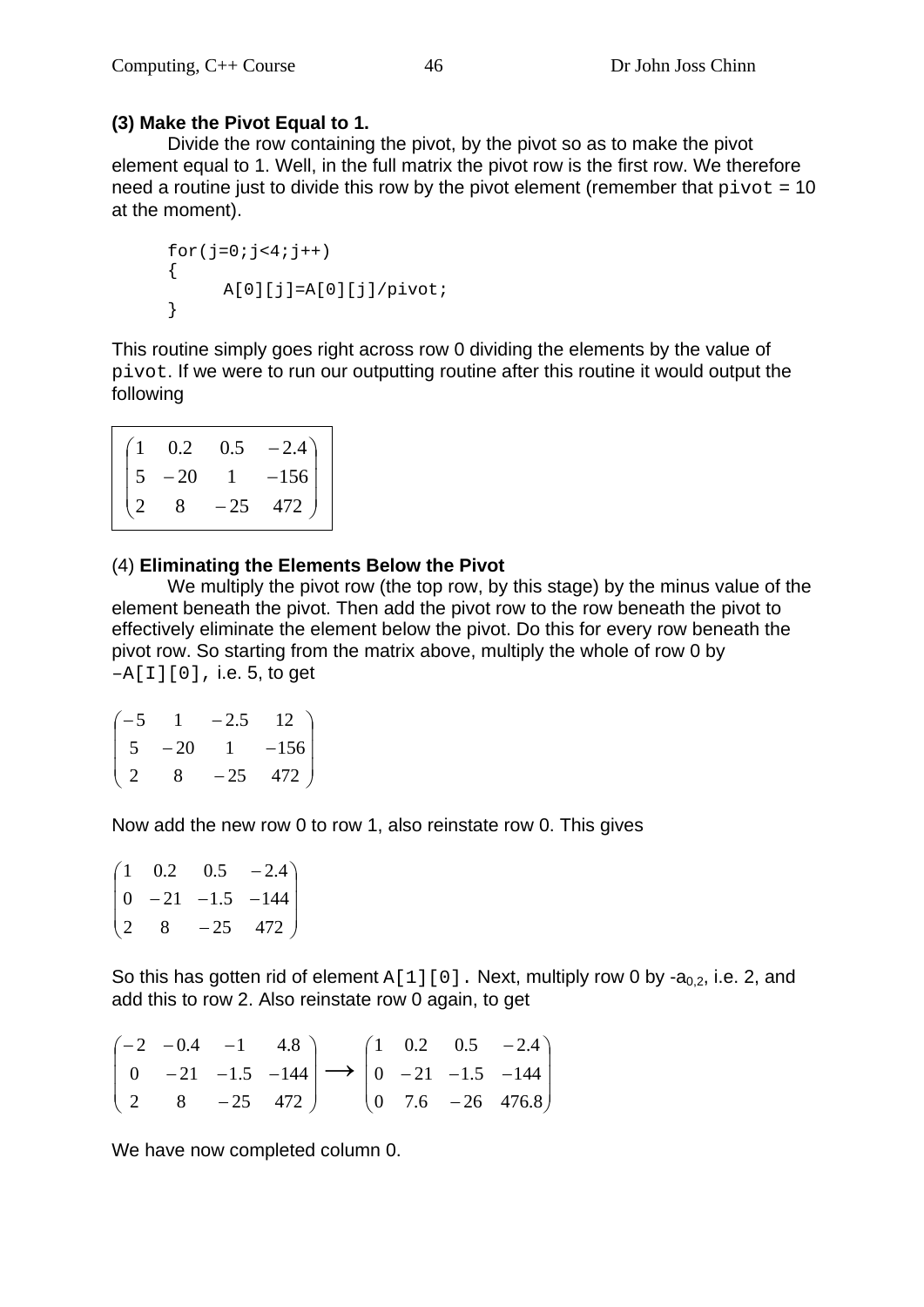Let us look at the piece of source code which is used to do this

```
for(i=1;i<3;i++) { 
       if(fabs(A[i][0])>0)\{temp=-A[i][0];for(j=0; j<4; j++){
            A[i][j]=A[i][j]+A[0][j]*temp; } 
 } 
    }
```
Notice that the outer loop now starts at  $i = 1$ , for row 1. We have finished with row 0. It looks at each of the elements in the rows below the top row, i.e. rows 1 and 2, to see whether or not they are already zero  $(i f(fabs(A[i][0])>0))$ . If they are not already zero then it carries out the work described above. It uses a variable (called temp again, much used and abused) to temporarily store the value of the element below the pivot  $(\text{temp}=-A[i][0];)$ . The inner loop (the j loop) multiplies the pivot row by the minus value of this element and then adds the pivot row to the row from which the element came. In this way the first element of the row below the pivot row becomes zero. This is done for each of the rows below the pivot row.

 If we were to run our outputting routine again after this then the matrix output would look like this

|  | $\begin{bmatrix} 1 & 0.2 & 0.5 & -2.4 \\ 0 & -21 & -1.5 & -144 \\ 0 & 7.6 & -26 & 476.8 \end{bmatrix}$ |
|--|--------------------------------------------------------------------------------------------------------|
|  |                                                                                                        |
|  |                                                                                                        |

In other words, elements  $A[1][0]$  and  $A[2][0]$  have been eliminated.

#### **The Complete Code (So Far!)**

```
// gauss1.cpp 
#include<iostream.h> 
#include<conio.h> 
#include<math.h> //needed for fabs 
void main() 
{ 
       int i,j,marker; 
      float pivot; 
      float temp; 
       //augmented matrix 
     float A[3][4]=\{ 2, 8, -25, 472, 5, -20, 1, -156, 
                       10, 2, 5, -24;
```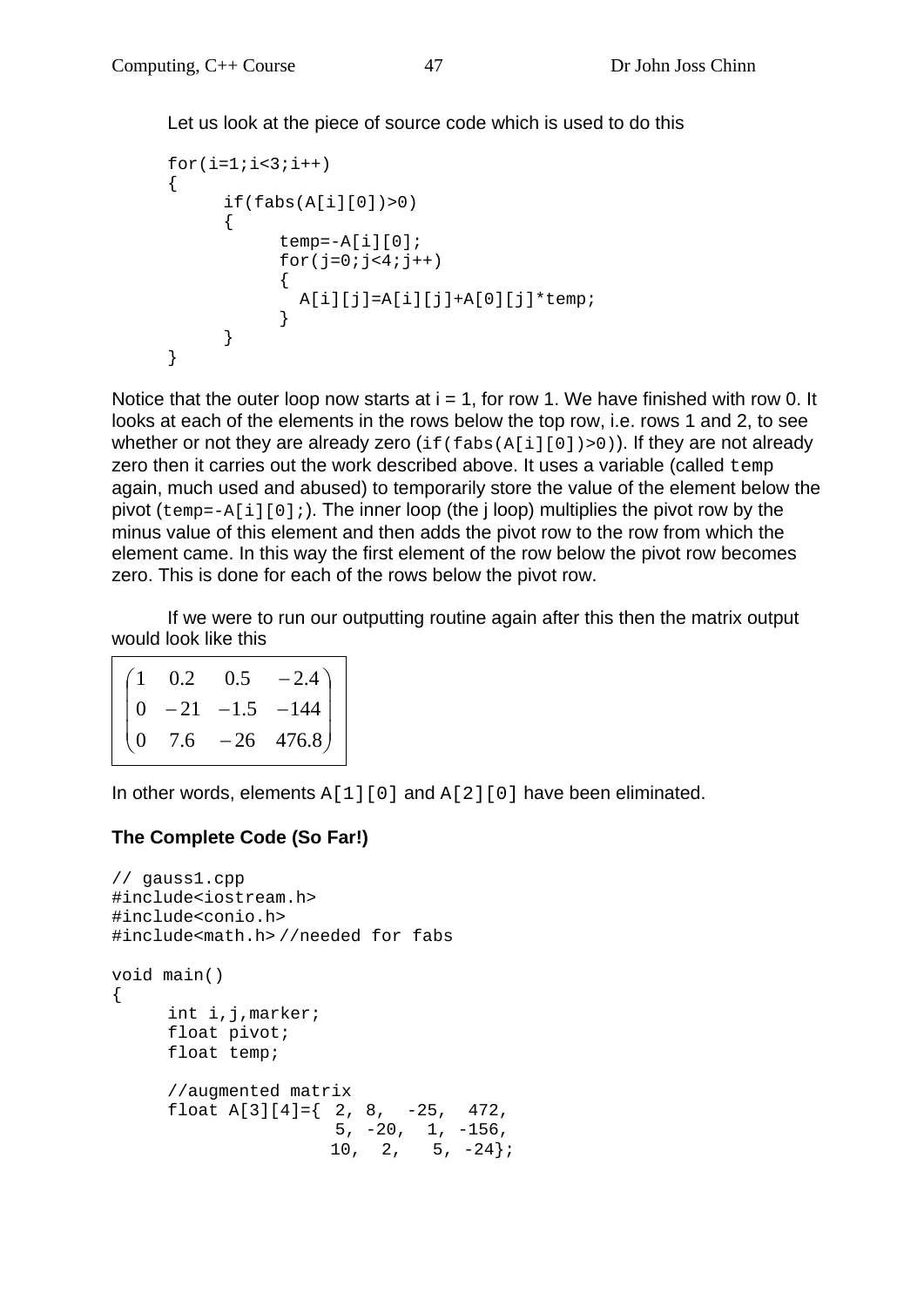```
 /*just print out the augmented matrix */ 
     for(i=0;i<3;i++) { 
           for(j=0; j<4; j++)\{\text{cout} \leq \text{A[i][j]} \leq \text{"\`t"; } 
            cout<<endl; 
      } 
     cout<<endl;
      getch(); 
      //need to find the biggest A[i][0] 
      pivot=0; 
     for(i=0; i<3; i++) { 
            if(fabs(A[i][0])>fabs(pivot)) 
 { 
                  pivot=A[i][0]; 
                  marker=i; 
 } 
      } 
     cout<<"\npivot= "<<pivot<<" i= "<<marker<<"\n\n";
      getch(); 
      //routine to swap rows if A[0][0] is not the biggest 
      if(marker!=0) 
     \{for(j=0; j<4; j++) { 
                 temp=A[0][j];A[0][j]=A[\text{marker}][j]; A[marker][j]=temp; 
 } 
      } 
      /*just print out the augmented matrix (again)*/ 
     for(i=0;i<3;i++) { 
           for(j=0; j<4; j++) { 
                 \text{cout} \leq \text{A[i][j]} \leq \text{''t} } 
           cout<<endl;
      } 
     cout<<endl;
      getch(); 
      //divide 1st row in matrix or reduced matrix by pivot 
     for(j=0; j<4; j++) { 
            A[0][j]=A[0][j]/pivot; 
      }
```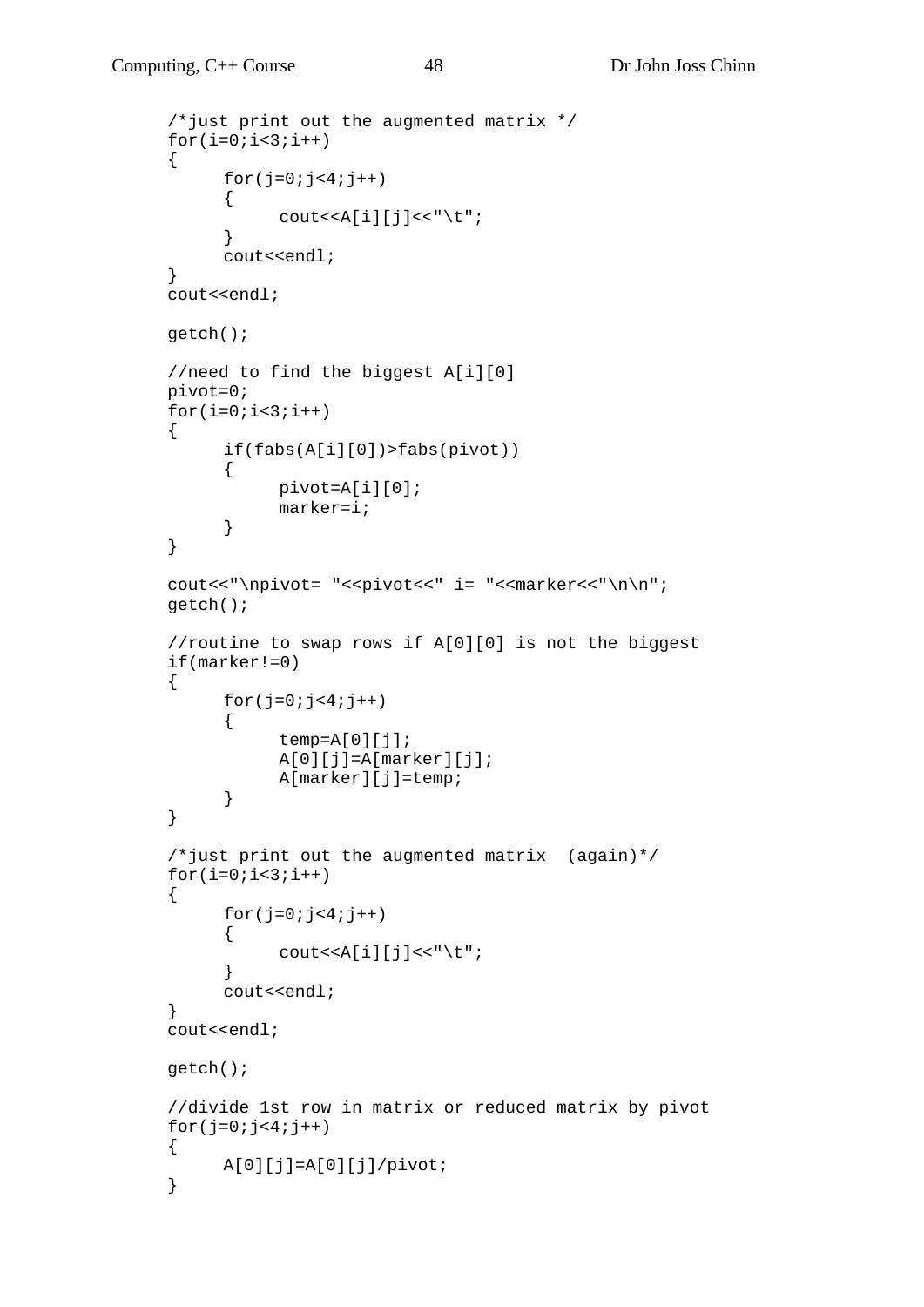```
 /*for i=1 to 3 multiply each row by -A[i][0] and add this to 
    row i to make a new row i */ 
    for(i=1;i=3;i++) { 
          if(fabs(A[i][0])>0) { 
               temp=-A[i][0];for(j=0; j<4; j++){
               A[i][j]=A[i][j]+A[0][j]*temp;<br>}
 } 
 } 
      } 
      /*just print out the augmented matrix (again!)*/ 
    for(i=0;i<3;i++) { 
         for(j=0;j<4;j++)
 { 
               \text{coust}<<A[i][i]<<"\setminus t"; } 
           cout<<endl; 
      } 
     getch();
```
The output looks like this

}

| $\frac{2}{5}$<br>10 | 8<br>$-20$<br>2              | $-25$<br>$\frac{1}{5}$                            | 472<br>$-156$<br>$-24$    |
|---------------------|------------------------------|---------------------------------------------------|---------------------------|
|                     | pivot= 10 i= 2               |                                                   |                           |
| 10<br>5<br>2        | $\mathbf{2}^-$<br>$-20$<br>8 | $\frac{5}{1}$<br>$-25$                            | $-24$<br>$-156$<br>472    |
| 1<br>0<br>0         | 0.2<br>$-21$<br>7.6          | 0.5<br>$-1.5$<br>-26<br>Press any key to continue | $-2.4$<br>$-144$<br>476.8 |

 Well, this is making progress in the right direction. However we still need to eliminate elements  $A[1][2]$  and  $A[2][1]$ .

#### (5) **Repeat for Other Rows and Columns**

So far we have dealt with only row 0 and column 0. All of the above will produce a 'reduced matrix'. So if we start with a 3 x 4 matrix then it will become a 2 x 3 matrix. So we repeat the first four tasks for the next 2 columns (for a 3 x 4 matrix). The reduced matrix will be

$$
\begin{pmatrix} -21 & -1.5 & -144 \ 7.6 & -26 & 476.8 \end{pmatrix} = \begin{pmatrix} a_{1,1} & a_{1,2} & a_{1,3} \ a_{2,1} & a_{2,2} & a_{2,3} \end{pmatrix}.
$$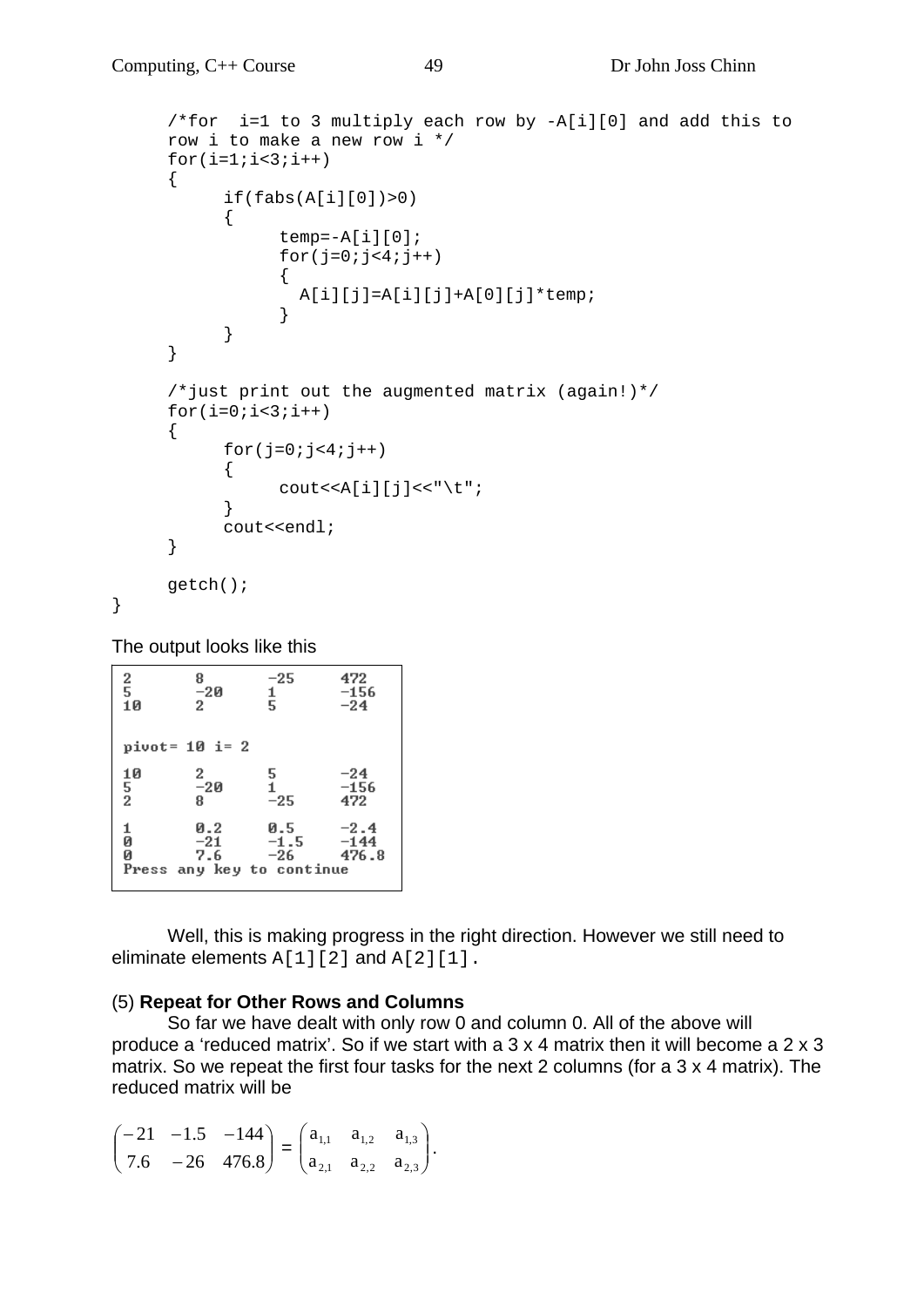How do we eliminate elements  $A[1][2]$  and  $A[2][1]$ ? Well the answer is that we repeat all of the above for row 1 and column 1, and then row 2 and column 2 (etc, etc, for large matrices). How do we repeat all of the above processes without writing out a whole lot of more code? The answer is that we put all of the four processes in a big loop. And, instead of starting at  $i = 0$ , the next time through we have to start at  $i = 1$ . And then the next time through we have to start at  $i = 2$  (etc, etc, for large matrices). Perhaps the best way for you to understand this is to show the code and then to explain the differences between it and gauss1.cpp, above.

```
// gauss2.cpp 
#include<iostream> 
#include<conio.h> 
#include<math.h> //needed for fabs 
void main() 
\{ int i,j,marker,k; 
       float pivot; 
       float temp; 
       //augmented matrix 
      float A[3][4]=\{2, 8, -25, 472, 5, -20, 1, -156, 
                    10, 2, 5, -24;
for(k=0;k<3;k++) //start of big loop 
\{ //need to find the biggest A[i][k] 
       pivot=0; 
      for(i=k;i=3;i++)\{ if(fabs(A[i][k])>fabs(pivot)) 
\{ pivot=A[i][k]; 
               marker=i; 
 } 
         } 
         cout<<"\npivot= "<<pivot<<" i= "<<marker<<"\n\n";
          getch(); 
        //routine to swap rows if A[k][k] is not the biggest 
        if(marker!=k) 
         { 
          for(j=0; j<4; j++){
                  temp=A[k][j]; 
                 A[k][j]=A[\text{marker}][j]; A[marker][j]=temp; 
 } 
 }
```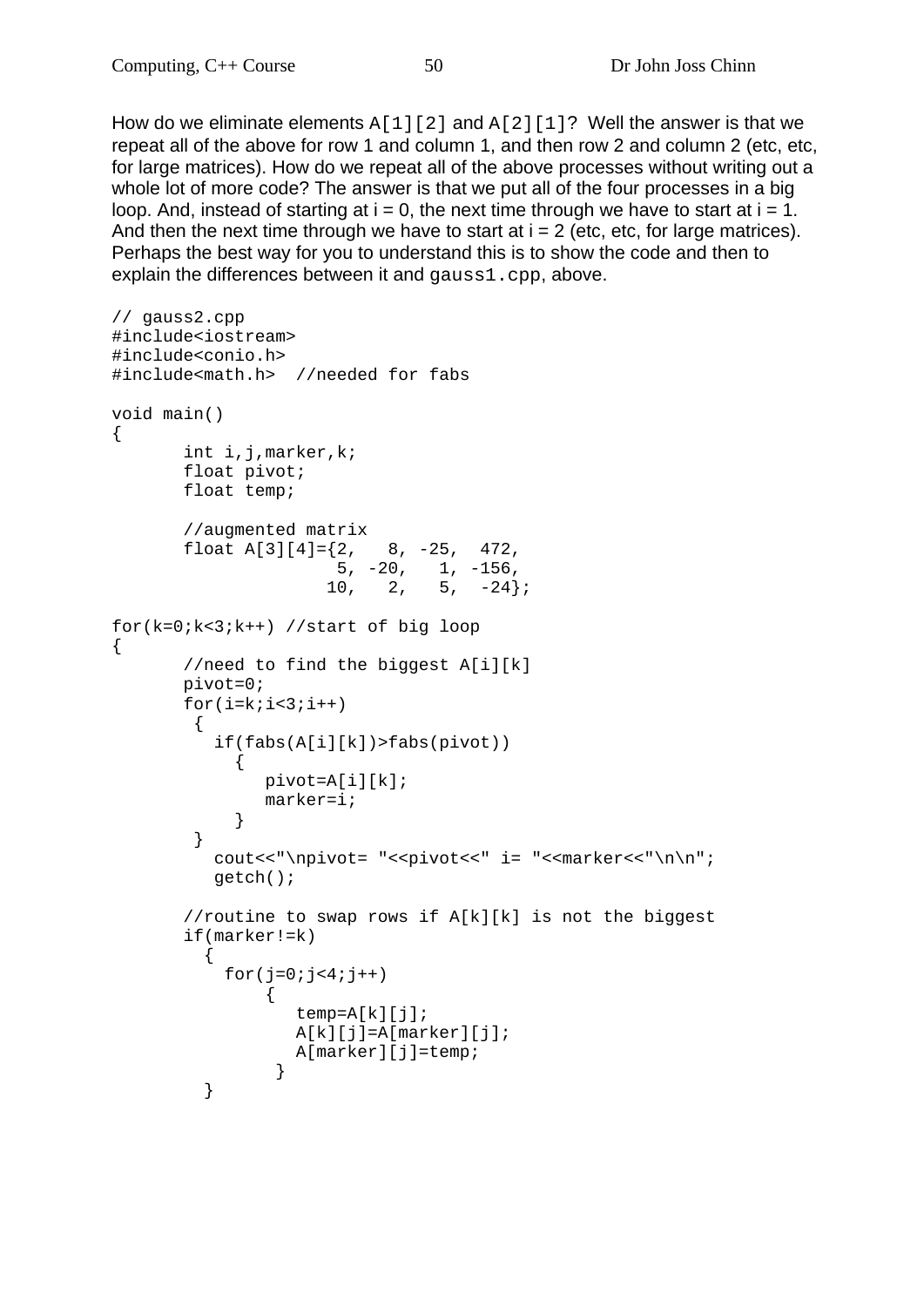```
 /*just print out the augmented matrix */ 
      for(i=0; i<3; i++)\{for(j=0; j<4; j++) { 
             cout << A[i][j] << "\t";
 } 
          cout<<endl; 
 } 
       cout<<endl; 
       getch(); 
       //divide 1st row in matrix or reduced matrix by pivot 
      for(j=k;j<4;j++) { 
         A[k][j]=A[k][j]/pivot; } 
/*for i=1 to 3 multiply each row by -A[i][k] and add this to row I 
to make a new row i*/ 
      for(i=k+1;i<3;i++)\{if(fabs(A[i][k])>0)\{temp=-A[i][k];for(j=k;j<4;j++)
\{A[i][j]=A[i][j]+A[k][j]*temp; } 
 } 
 } 
} //end of big loop 
       /*just print out the augmented matrix (again)*/ 
      for(i=0;i<3;i++)
\{for(j=0; j<4; j++)\{\text{cout} \leq \text{A[i][j]} \leq \text{"t";} } 
         cout<<endl; 
 } 
getch(); 
}
```
In gauss2.cpp, above we have put the four routines from gauss1.cpp into a big loop;

```
for(k=0;k<3;k++) //start of big loop 
  { 
 }
```

```
You will notice that the k loop goes from 0 to 2. In many of the routines in 
gauss2.cpp, rather than having i or j go from 0 we have them go from k. So, for 
example, the first time around the big loop k = 0, so that this is the same as
gauss1.cpp. The next time through the loop k = 1 and the program then deals with row
```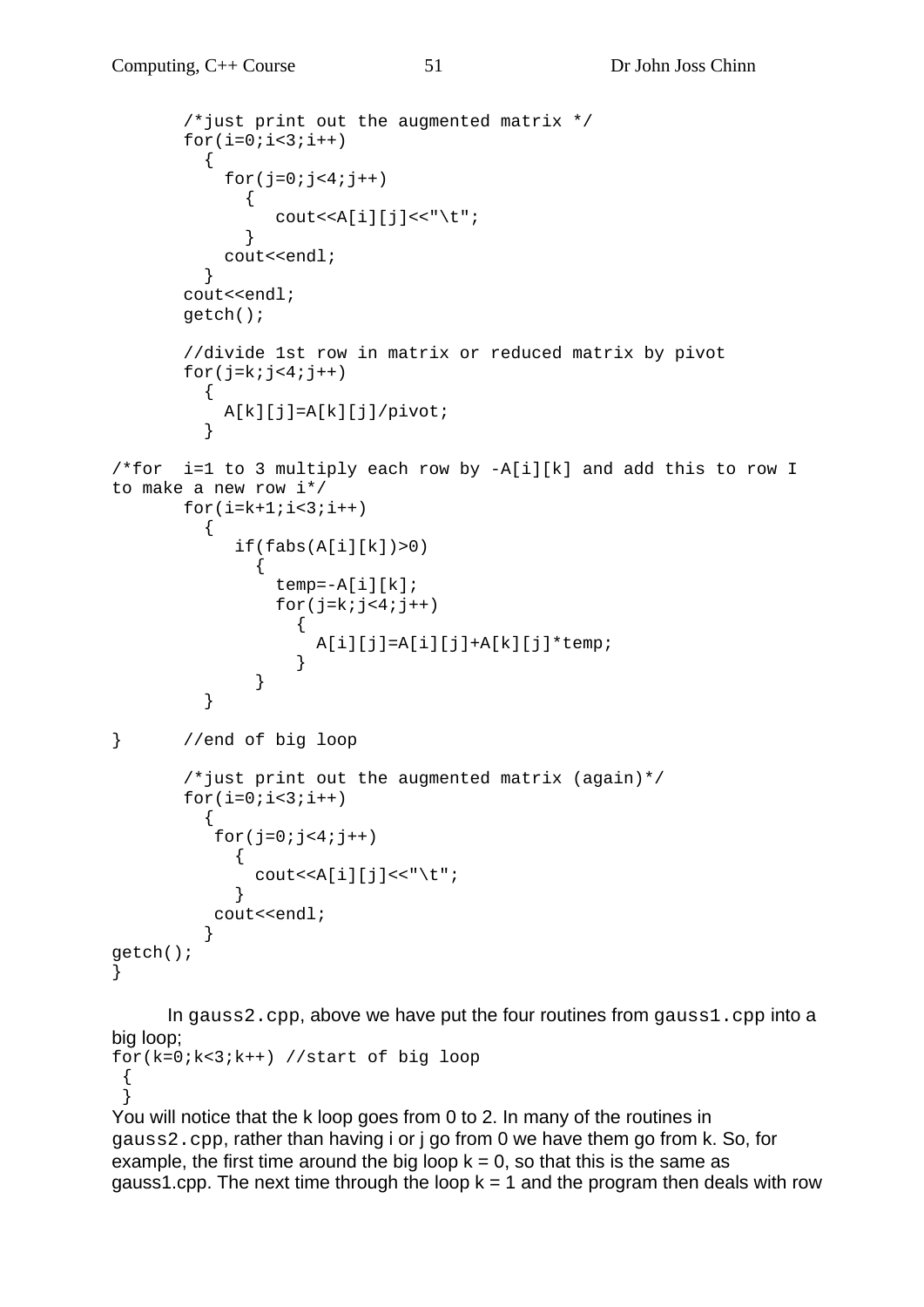1 and column 1. When  $k = 2$  the program deals with row 2 and column 2. Lets look at the output from gauss2.cpp to see what it is doing

```
pivot= 10 i= 2
         \,210
                  5
                            -24-20\frac{5}{2}\frac{1}{-25}-1568Ĺ
                            472pivot=-21 i= 1
         0.20.5-2.4ø
         -21-1.5-1447.6-26476.8
Й
pivot = -26.5429 i= 2
         0.20.5-2.41
\bar{a}0.0714286
                                     6.85714
         1
         \frac{1}{9}ø
                  -26.5429424.686
         0.2-2.40.0714286
                                     6.85714
Й
         ø
                            -16N
                  1
Press any key to continue
```
The first time through the big loop ( $k = 0$ ) the program finds the pivot = 10. It makes this row into row 0. Divide row 0 through by 10. It uses this row to eliminate the other two elements in column 0. The next time through the big loop  $(k = 1)$  the program finds the pivot  $= -21$ , in row 1. Divide row 1 through by  $-21$ . Use this row to eliminate the element below the pivot in column 1. The third time through the big loop  $(k = 2)$  it finds the pivot equal to –26.5429. Divides row 2 through by –26.5429 to find the first root, i.e.  $x_3 = -16$ .

## **Back Substitution**

Recall that the matrix which we want to find looks like this

```
\overline{\phantom{a}}\setminus(1 -0 \t 0 \t 4
```
- $\mathbf{r}$  $\mathsf{I}$ 0 1 0 8
- $\begin{pmatrix} 0 & 0 & 1 & -16 \end{pmatrix}$  $\overline{\phantom{a}}$

However the matrix that we actually have looks like this

|           | $\begin{pmatrix} 1 & 0.2 & 0.5 & -2.4 \\ 0 & 1 & 0.0714 & 6.8571 \end{pmatrix} = \begin{pmatrix} 1 & a_{0,1} & a_{0,2} & a_{0,3}^{(0)} \\ 0 & 1 & a_{1,2} & a_{1,3}^{(0)} \end{pmatrix}$ |                                                                 |  |  |  |
|-----------|------------------------------------------------------------------------------------------------------------------------------------------------------------------------------------------|-----------------------------------------------------------------|--|--|--|
| $(0 \ 0)$ |                                                                                                                                                                                          | $-16$ $\begin{pmatrix} 0 & 0 & 1 & a_{2,3}^{(0)} \end{pmatrix}$ |  |  |  |

This is the matrix after the row and column reduction. The matrix on the right is really just a schematic to show what is happening to the elements generally. The superscripts on the augmenting elements show the incrementations. In other words these elements become altered after each one of the tasks below and a change in the superscript number indicates that there has been a change.

**(1a)** We first eliminate the elements in column 2. We first eliminate element  $a_1$ , Multiply row 2 by  $-a_{1,2}$  (i.e. -0.0714) and add this to row 1 to get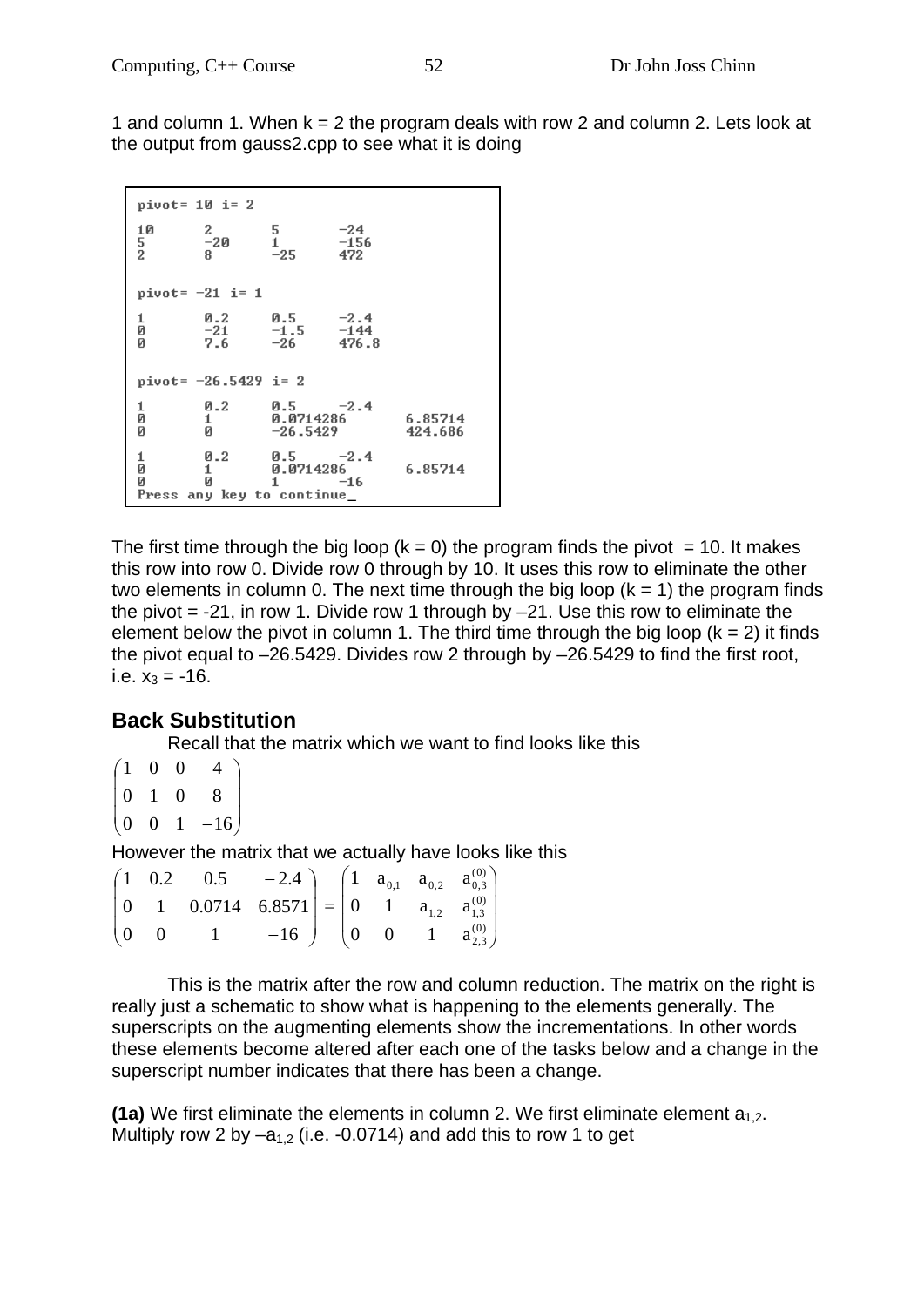$$
\begin{pmatrix} 1 & 0.2 & 0.5 & -2.4 \ 0 & 1 & 0.0714 & 6.8571 \ 0 & 0 & -0.0714 & 1.1428 \end{pmatrix} \longrightarrow \begin{pmatrix} 1 & 0.2 & 0.5 & -2.4 \ 0 & 1 & 0 & 8 \ 0 & 0 & 1 & -16 \end{pmatrix} = \begin{pmatrix} 1 & a_{0,1} & a_{0,2} & a_{0,3}^{(0)} \ 0 & 1 & 0 & a_{1,3}^{(1)} \ 0 & 0 & 1 & a_{2,3}^{(0)} \end{pmatrix}
$$

**(2a)** We next eliminate element  $a_{0,2}$ . Multiply row 2 by  $-a_{0,2}$  (i.e. -0.5) and add this to row 1

|  | $\begin{pmatrix} 1 & 0.2 & 0.5 & -2.4 \\ 0 & 1 & 0 & 8 \\ 0 & 0 & -0.5 & 8 \end{pmatrix} \longrightarrow \begin{pmatrix} 1 & 0.2 & 0 & 5.6 \\ 0 & 1 & 0 & 8 \\ 0 & 0 & 1 & -16 \end{pmatrix} = \begin{pmatrix} 1 & a_{0,1} & 0 & a_{0,3}^{(1)} \\ 0 & 1 & 0 & a_{1,3}^{(1)} \\ 0 & 0 & 1 & a_{2,3}^{(0)} \end{pmatrix}$ |  |  |  |  |  |
|--|-------------------------------------------------------------------------------------------------------------------------------------------------------------------------------------------------------------------------------------------------------------------------------------------------------------------------|--|--|--|--|--|

This eliminates all of the extraneous elements in column 2.

**(1b)** We now need to do the same thing to column 1. We first eliminate element  $a_{0,1}$ . Multiply row 1 by  $-a_{0,1}$  (i.e.  $-0.2$ ) and add this to row 0

|  |  |  |  | $\begin{pmatrix} 1 & 0.2 & 0 & 5.6 \\ 0 & -0.2 & 0 & -1.6 \\ 0 & 0 & 1 & -16 \end{pmatrix} \longrightarrow \begin{pmatrix} 1 & 0 & 0 & 4 \\ 0 & 1 & 0 & 8 \\ 0 & 0 & 1 & -16 \end{pmatrix} = \begin{pmatrix} 1 & 0 & 0 & a_{0,3}^{(2)} \\ 0 & 1 & 0 & a_{1,3}^{(1)} \\ 0 & 0 & 1 & a_{2,3}^{(0)} \end{pmatrix}.$ |  |  |
|--|--|--|--|------------------------------------------------------------------------------------------------------------------------------------------------------------------------------------------------------------------------------------------------------------------------------------------------------------------|--|--|

This eliminates all of the extraneous elements in column 1 and hence gives us the final solution matrix.

#### **Writing the Code**

 We need to think through the above process in a methodical, computer-like way. This will help us to write code to perform the process. In the above tasks we have performed the following:-

| (1a)              | eliminate | $a_{1,2}$ | modify | $a_{1.3}^{(0)}$ |
|-------------------|-----------|-----------|--------|-----------------|
| (2a)              | eliminate | $a_{0,2}$ | modify | $a_{0,3}^{(0)}$ |
| (1 <sub>b</sub> ) | eliminate | $a_{0.1}$ | modify | $a_{0,3}^{(1)}$ |

The piece of code to perform the back substitution is given below. Let us try to understand how it works.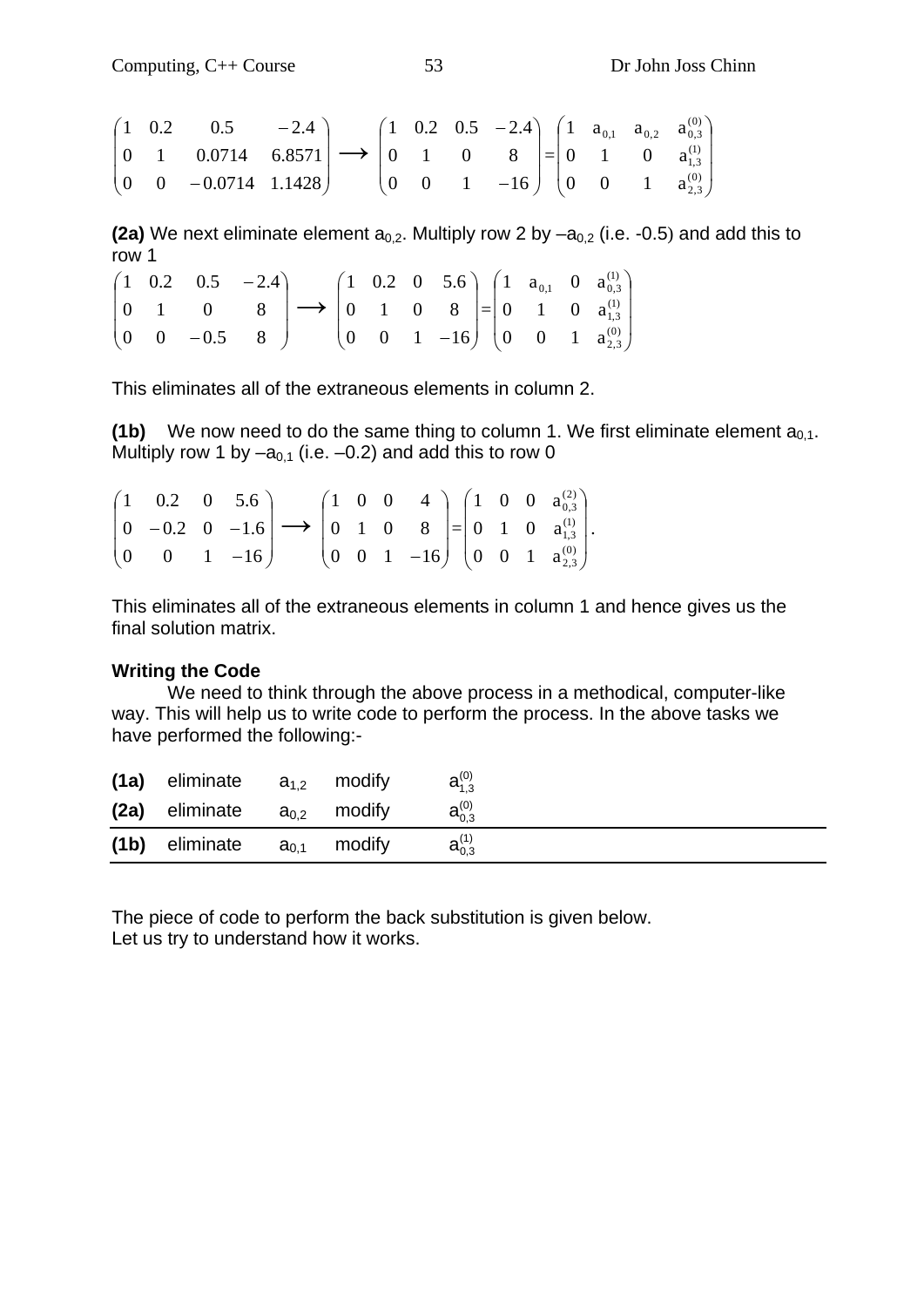```
 /*back substitution*/ 
  for(k=3; k>0; k--) { 
     for(i=k;i>0;i--)\{temp=-A[i-1][k];for(j=4; j>=i; j--)
\{if(A[k][j]:=0)\{A[i-1][j]=A[i-1][j]+A[k][j]*temp; } 
 } 
 } 
     }
```
We need the outer loop to operate two times, to perform the group tasks, **a** and **b.** We chose an integer variable k to increment from 2 down to 1.

 $for(k=2; k>0; k--)$ 

We increment down because we have already found  $x_3$  and we want to work back down through  $x_2$  down to  $x_1$ .

For each group task we go through several values of the integer variable i. In group task a, i starts at 1, in group task b, i starts at 0. We can therefore use k (which is itself decrementing for each group task) to set the upper limit of i for each group task. for( $i=k$ ; $i>0$ ; $i--$ )

For each i value we set the floating point variable temp to the value of the element which we wish to eliminate (also times -1).

```
temp=-A[i-1][k]
```
We multiply the  $k^{th}$  row by  $t_{\text{emp}}$  and then add this to the  $(i-1)^{th}$  row. This eliminates the desired element in the  $(i-1)$ <sup>th</sup> row and modifies the element on the right hand side of the  $(i-1)$ <sup>th</sup> row. (The k<sup>th</sup> row will always contain the solution for  $x_k$  on the right hand side and one non-zero element 1, in one of the columns.)

Notice that we only work with the non-zero elements in the  $k^{th}$  row (if(A[k][j]!=0)). This would not really make any difference as something times zero is also zero.

| pivot= -21 i= 1      |                                          |                                       |                 |                    |
|----------------------|------------------------------------------|---------------------------------------|-----------------|--------------------|
| 1<br>Ø<br>Й          | 0.2<br>$-21$<br>7.6                      | 0.5<br>$-1.5 -144$<br>$-26$           | $-2.4$<br>476.8 |                    |
| pivot= -26.5429 i= 2 |                                          |                                       |                 |                    |
| 1<br>Ø<br>Ø          | 0.2<br>1<br>И                            | $0.5 -2.4$<br>0.0714286<br>$-26.5429$ |                 | 6.85714<br>424.686 |
| 1<br>Ø<br>Ø          | 0.2<br>1<br>Й                            | $0.5 -2.4$<br>0.0714286<br>$1 - 16$   |                 | 6.85714            |
| 1<br>Ø<br>Ø          | ø<br>1<br>Й<br>Press any key to continue | ø<br>ø<br>1.                          | 4<br>8<br>$-16$ |                    |

If you find all this difficult to follow (feel reassured, most people do!) then it is often a good idea to actually go through the process by hand for several incrementations. Indeed, that is how anyone goes about writing code, of this sort, in the first place.

All we need to do now is to add this bit of code for the back substitution, onto the end of gauss2.cpp above, after the end of the big loop. We ought to also add another of those double for loops for outputting the matrix to see if it has come out correctly. The output now looks like this